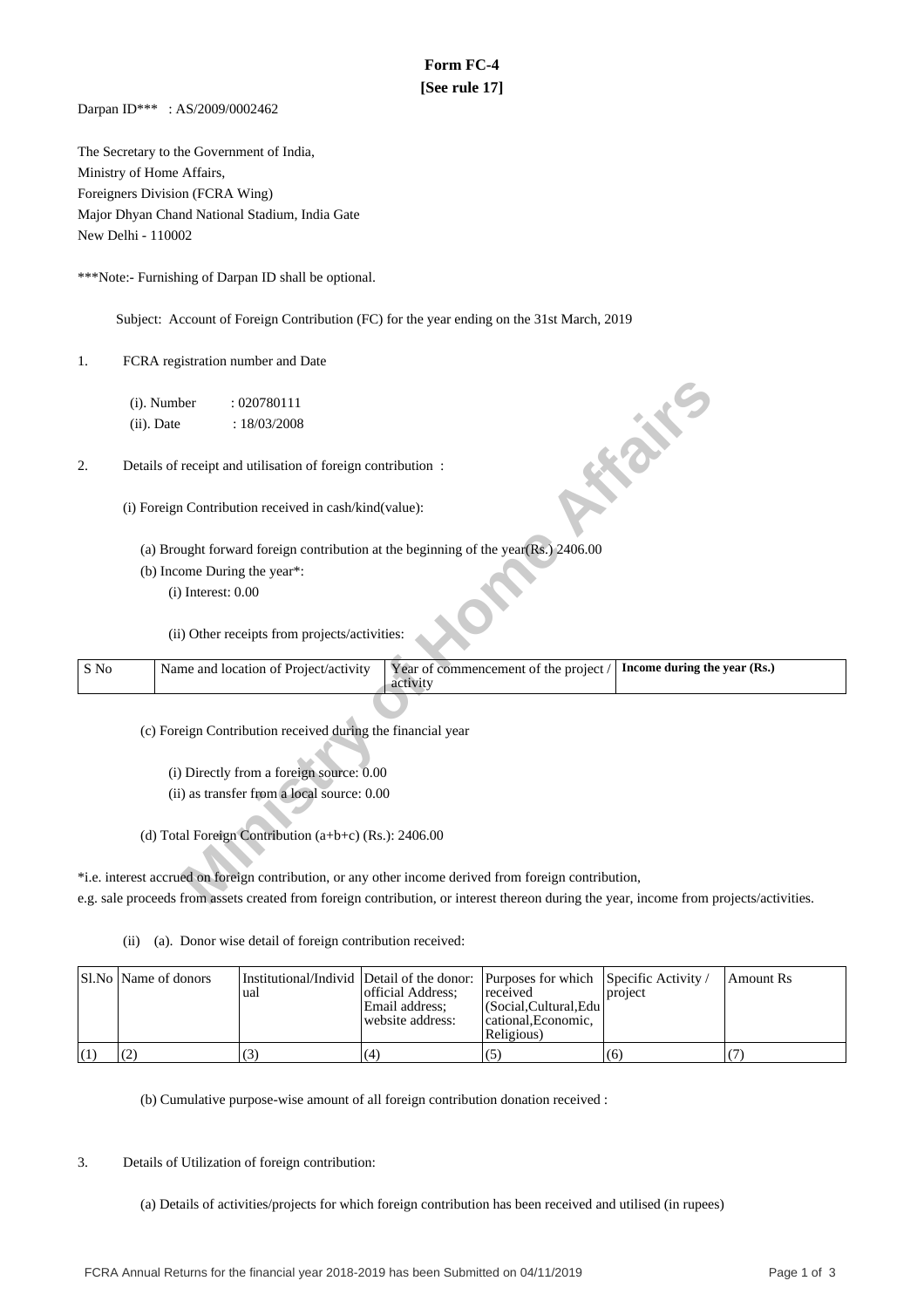| Sl. No. | Name of<br>project/acti ocation<br><b>V1tV</b> |   | Address/L Previous Balance |         | Receipt during the year Utilised |         |          |         | Balance |         |
|---------|------------------------------------------------|---|----------------------------|---------|----------------------------------|---------|----------|---------|---------|---------|
|         |                                                |   | In cash                    | In Kind | ∣In cash                         | In Kind | ∣In cash | In Kind | In cash | In Kind |
| (1)     |                                                | 3 | (4)                        |         | (6)                              |         | (8)      | (ባ)     | (10)    |         |

(b) Details of utilisation of foreign contribution:

- (i) Total Utilisation\*\* for projects as per aims and objectives of the association (Rs.):0.00
- (ii) Total administrative expenses as provided in rule 5 of the Foreign Contribution
	- (Regulation) Rules, 2011 (Rs.) :0.00

\*\* It is affirmed that the utilisation of foreign contribution is not in contravention of the provisions contained in the Foreign Contribution(Regulation) Act, 2010 (42 of 2010) and more particularly in section 9 and section 12 of the Act which, inter-alia, states that the acceptance of foreign contribution is not likely to affect prejudicially

- (A) the soverignty and integrity of india; or.
- (B) the security, strategic, scientific or echnomic interest of the state; or
- (C) the public interest; or
- (D) freedom or fairness of election to any legistature; or
- (E) friendly relations with any foreign state; or
- (F) harmony between religious, racial, social, lingusitic or relgional groups, castes or communities.

|         | (c) Total purchase of fresh assets (Rs.) |         |  |         |                |
|---------|------------------------------------------|---------|--|---------|----------------|
| Sl. No. | Activity in the name of Association      | Details |  | Purpose | Total (in Rs.) |
|         | (d) FC transferred to other associations |         |  |         |                |

## (d) FC transferred to other associations

|         | (A) the soverignty and integrity of india; or.                                                        |         |               |         |                |  |  |  |  |  |
|---------|-------------------------------------------------------------------------------------------------------|---------|---------------|---------|----------------|--|--|--|--|--|
|         | (B) the security, strategic, scientific or echnomic interest of the state; or                         |         |               |         |                |  |  |  |  |  |
|         | (C) the public interest; or                                                                           |         |               |         |                |  |  |  |  |  |
|         | (D) freedom or fairness of election to any legistature; or                                            |         |               |         |                |  |  |  |  |  |
|         | (E) friendly relations with any foreign state; or                                                     |         |               |         |                |  |  |  |  |  |
|         | (F) harmony between religious, racial, social, lingusitic or relgional groups, castes or communities. |         |               |         |                |  |  |  |  |  |
|         | (c) Total purchase of fresh assets (Rs.)                                                              |         |               |         |                |  |  |  |  |  |
| Sl. No. | Activity in the name of Association                                                                   | Details |               | Purpose | Total (in Rs.) |  |  |  |  |  |
|         | (d) FC transferred to other associations                                                              |         |               |         |                |  |  |  |  |  |
| Sl. No. | Name of the association                                                                               | Date    |               | Purpose | Amount         |  |  |  |  |  |
| (1)     | (2)                                                                                                   | (3)     |               | (4)     | (5)            |  |  |  |  |  |
| 4.      | (e) Total utilisation In the year $(Rs.)(b+c+d)$ 0.00<br>Details Of unutilised foreign contribution:  |         |               |         |                |  |  |  |  |  |
|         | (i) Total FC invested in term Deposits (Rs.):                                                         |         |               |         |                |  |  |  |  |  |
|         |                                                                                                       |         |               |         |                |  |  |  |  |  |
| Sl. No. | Details                                                                                               |         | Total(in Rs.) |         |                |  |  |  |  |  |

## 4. Details Of unutilised foreign contribution:

| Sl. No. | Details                          | Total( in Rs.) |
|---------|----------------------------------|----------------|
| (i)     | Opening Balance of FD            | 0.00           |
| (ii)    | FD made during the year          | 0.00           |
| (iii)   | Less: realisation of previous FD | 0.00           |
|         | Closing balance of FD            | 0.00           |

(ii) Balance of unutilised foreign contribution, in cash/bank, at the end of the year(Rs):

- (a) Cash in hand: 0.00
- (b) in FC designated bank account: 0.00
- (c) in utilisation bank account(s): 0.00
- 5. Details of foreigners as Key functionary/working/associated: 0.00
- 6. Details of Land and Building remained unutilised for more than two year:

| Sl. No.      | ocation of Land and<br>Building | Year of acquisition | .<br>Purpose of acquisition | $\cdots$<br>Reason of<br>unutilisation: ` |
|--------------|---------------------------------|---------------------|-----------------------------|-------------------------------------------|
| $\mathbf{r}$ | ے ،                             | ت                   | 4                           | ັ                                         |